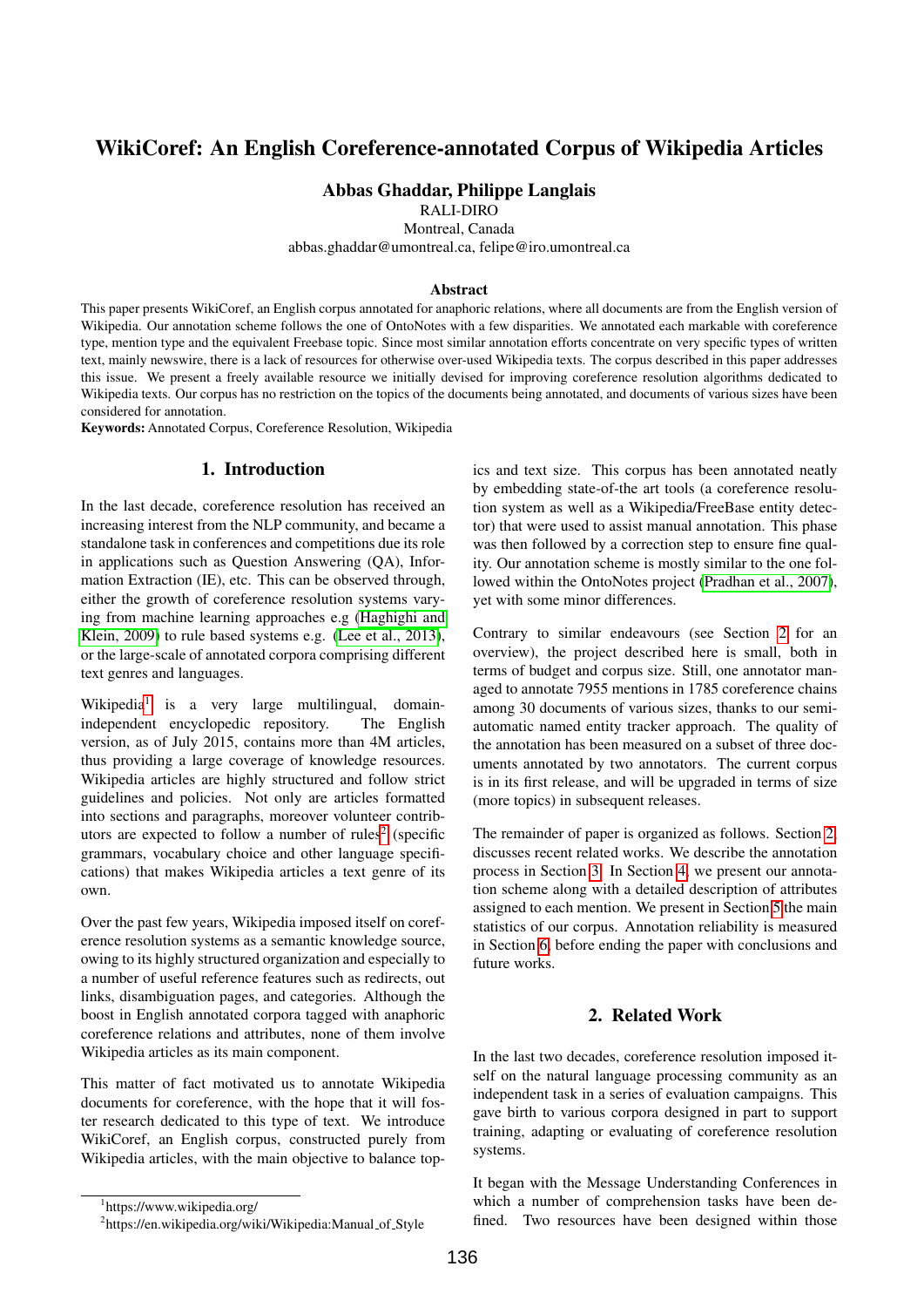tasks: the so-called MUC-6 and MUC-7 datasets created in 1995 and 1997 respectively [\(Hirshman and Chinchor,](#page-6-3) [1998\)](#page-6-3). Those resources annotate named entities and coreferences on newswire articles.

A succeeding work is the Automatic Content Extraction (ACE) program monitoring tasks such as Entity Detection and Tracking (EDT). The so-called ACE-corpus has been released several times. The first release [\(Doddington et al.,](#page-6-4) [2004\)](#page-6-4) initially included named entities and coreference annotations for texts extracted from the TDT collection which contains newswire, newspaper and broadcast text genres. The last release extends the size of the corpus from 100k to 300k tokens (English part) and annotates other text genres (dialogues, weblogs and forums).

The OntoNotes project [\(Pradhan et al., 2007\)](#page-6-2) is a collaborative annotation effort conducted by BBN Technologies and several universities, which aims is to provide a corpus annotated with syntax, propositional structure, named entities and word senses, as well as coreference resolution. The corpus reached its final release (5.0) in 2013, exceeding all previous resources with roughly 1.5 million of English words. It includes texts from five different text genres: broadcast conversation (200k), broadcast news (200k), magazine (120k), newswire (625k), and web data (300k). This corpus was for instance used within the CoNLL-2011 shared task [\(Pradhan et al., 2011\)](#page-6-5) dedicated to entity and event coreference detection.

All those corpora are distributed by the Linguistic Data Consortium  $(LDC)^3$  $(LDC)^3$ , and are largely used by researchers to develop and compare their systems. It is important to note that most of the annotated data originates from news articles. Furthermore, some studies [\(Hendrickx and Hoste,](#page-6-6) [2009;](#page-6-6) [Nicolov et al., 2008\)](#page-6-7) have demonstrated that a coreference resolution system trained on newswire data performs poorly when tested on other text genres. Thus, there is a crucial need for annotated material of more text genres and domains. This need has been partially fulfil by some initiatives we describe hereafter.

[Rodriguez et al. \(2010\)](#page-6-8) as part of the Live Memories project, present an Italian corpus annotated for anaphoric relations. The Corpus contains texts from the Italian Wikipedia and from blog sites with users comments. The selection of topics was restricted to historical, geographical, and cultural items, related to Trentino-Alto AdigeSudtirol, a region of North Italy. [Poesio \(2004\)](#page-6-9) studies new text genres in the GNOME corpus. The corpus includes texts from three domains: Museum labels describing museum objects and artists that produced them, leaflets that provide information about patients medicine, and dialogues selected from the Sherlock corpus [\(Poesio et al., 2002\)](#page-6-10).

Coreference resolution on biomedical texts took its place as an independent task in the BioNLP field; see for instance the Protein/Gene coreference task at BioNLP 2011 [\(Nguyen et al., 2011\)](#page-6-11). Corpora supporting biomedical coreference tasks follow several annotation schemes and

domains. The  $\text{MEDCo}^4$  $\text{MEDCo}^4$  corpus is composed of two text genres: abstracts and full papers. MEDSTRACT [\(Cas](#page-6-12)[tano et al., 2002\)](#page-6-12) consists of abstracts only, and DrugNerAr [\(Segura-Bedmar et al., 2010\)](#page-6-13) annotates texts from the DrugBank corpus. The three aforementioned works follow the annotation scheme used in MUC-7 corpus, and restrict markables to a set of biomedical entity types. On the contrary, the CRAFT project [\(Cohen et al., 2010\)](#page-6-14) adopts the OntoNotes guidelines and marks all possible mentions. The authors reported however a Krippendorff's alpha [\(Klaus,](#page-6-15) [1980\)](#page-6-15) coefficient of only 61.9%.

Last, it is worth mentioning the (Schäfer et al.,  $2012$ ) corpus gathering 266 scientific papers from the ACL anthology (NLP domain) and annotated with coreference information and mention type tags. In spite of partly garbled data (due information lost during the pdf conversion step) and low inter-annotator agreement, the corpus is considered a step forward in the coreference domain.

# 3. Methodology

<span id="page-1-0"></span>In this section we describe how we selected the material to annotate in WikiCoref, the automatic preprocessing of the documents we conducted in order to facilitate the annotation task, as well as the annotation toolkit we used.

# 3.1 Article Selection

We tried to build a balanced corpus in terms of article types and length, as well as in the number of out links they contain. We describe hereafter how we selected the articles to annotate according to each criterion.

A quick inspection of Wikipedia articles reveals that more than 35% of them are one paragraph long (that is, contain less than 100 words) and that only 11% of them contains 1000 words or more. We sampled articles of at least 200 words (too short documents are not very informative) paying attention to have a uniform sample of articles at size ranges [<1000], [1000-2000], [2000-5000] and [>5000].

We also paid attention to select articles based on the number of out links they contain. Out links encode a great part of the semantic knowledge embedded in an article. Thus, we paid attention to select evenly articles with high and low out link density. We further excluded articles that contain an overload of out links; normally those articles are indexes to other articles sharing the same topics, such as the article *List of President of the United States*.

In order to ensure that our corpus covers many topics of interest, we used the gazetteer generated by [\(Ratinov and](#page-6-17) [Roth, 2009\)](#page-6-17). It contains a collection of 16 (high precision low recall) lists of Wikipedia article titles that cover diverse topics, such as People, Organization, Human made Object, or Occupation. We selected our articles from all those lists, proportional to lists size.

<span id="page-1-1"></span><sup>3</sup> http://www.ldc.upenn.edu/

<span id="page-1-2"></span><sup>4</sup> http://nlp.i2r.a-star.edu.sg/medco.html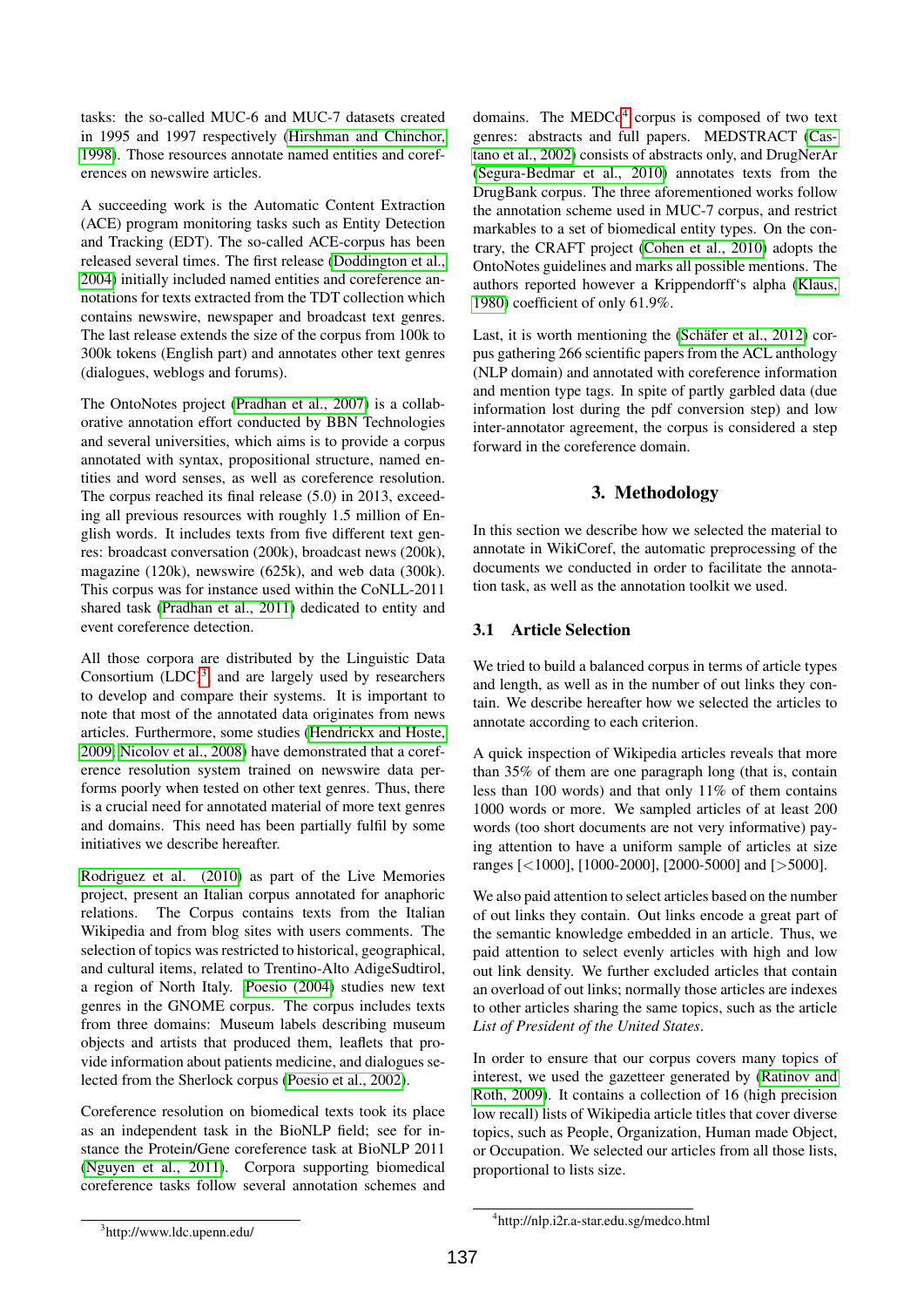# 3.2 Text Extraction

Although Wikipedia offers so-called Wikipedia dumps, parsing such files is rather tedious. Therefore we transformed the Wikipedia dump from its original XML format into the Berkeley database format compatible with WikipediaMiner [\(Milne and Witten, 2008\)](#page-6-18). This system provides a neat Java API for accessing any piece of Wikipedia structure, including in and out links, categories, as well as a clean text (released of all Wikipedia markup).

Before preparing the data for annotation, we performed some slight manipulation of the data, such as removing the text of a bunch of specific sections (See also, Category, References, Further reading, Sources, Notes, and External links). Also, we removed section and paragraph titles. Last, we also removed ordered lists within an article as well as the preceding sentence. Those materials are of no interest in our context.

# 3.3 Markables Extraction

We used the Stanford CoreNLP toolkit [\(Manning et](#page-6-19) [al., 2014\)](#page-6-19), an extensible pipeline that provides core natural language analysis, to automatically extract candidate mentions along with high precision coreference chains, as explained shortly. The package includes the Dcoref multisieve system [\(Raghunathan et al., 2010;](#page-6-20) [Lee et al., 2013\)](#page-6-1), a deterministic coreference resolution rule-based system consisting of two phases: mention extraction and mention processing. Once the system identifies candidate mentions, it sends them, one by one, successively to ten sieves arranged from high to low precision in the hope that more accurate sieves will solve the case first. We took benefit of the system's simplicity to extend it to the specificity of Wikipedia. We found these treatments described hereafter very useful in practice, notably for keeping track of coreferent mentions in large articles.

We first applied a number of pre-processing stages, benefiting from the wealth of knowledge and the high structure of Wikipedia articles. Each anchored text in Wikipedia links a human labelled span of text to one Wikipedia article. For each article we track the spans referring to it, to which we added the so-called redirects (typically misspellings and variations) found in the text, as well as the Freebase [\(Bol](#page-5-1)[lacker et al., 2008\)](#page-5-1) aliases. When available in the Freebase

(a) On December 22, 2010, Obama signed [the Don't Ask, Don't Tell Repeal Act of 2010], fulfilling a key promise made in the 2008 presidential campaign...

(b) He signed into law [the Car Allowance Rebate System] $x$ , known colloquially as ["Cash for Clunkers"] $x$ , that temporarily boosted the economy.

<span id="page-2-0"></span>Figure 1: Example of mentions detected (a) and linked (b) by our method.

structure we also collected attributes such as the type of the Wikipedia concept, as well as its gender and number attributes to be sent later to Stanford Dcoref.

All mentions that we detect this way allow us to extend Dcoref candidate list by mentions missed by the system (as in example -a- of Fig[.1\)](#page-2-0). Also, all mentions that refer to the same concept were linked into one coreference chain as in example -b-. This step greatly benefits the recall of the system as well as its precision, consequently our preprocessing method.

In addition, a mention detected by Dcoref is corrected when: a) a larger Wikipedia/Freebase mention exists, as in example -c- of Fig[.2,](#page-2-1) b) a Wikipedia/Freebase mention shares some content words with a mention detected by Dcoref, as in example -d- of Fig[.2.](#page-2-1)

(c) In December 2008, Time magazine named Obama as its [Person of  $\lt$ the Year $>_{\text{Dcore}}$ ] Wiki/FB for his historic candidacy and election, which it described as "the steady march of seemingly impossible accomplishments".

(d) Obama also introduced Deceptive Practices and Voter Intimidation Prevention Act, a bill to criminalize deceptive practices in federal elections, and [the Iraq War De-Escalation Act of  $\langle 2007]_{\text{Wiki/FB}}$ , neither of which was signed into  $law$  $>_{Dcoref}$ .

<span id="page-2-1"></span>Figure 2: Examples of contradictions between Dcoref mentions (marked by angular brackets) and our method (marked by squared brackets)

Second, we applied some post-treatments on the output of the Dcoref system. First, we removed coreference links between mentions whenever it has been detected by a sieve other than: Exact Match (second sieve which links two mentions if they have the same string span including modifiers and determiners), Precise Constructs (forth sieve which recognizes two mentions are coreferential if one of the following relation exists between them: Appositive, Predicate nominative, Role appositive, Acronym, Demonym). Both sieves score over 95% in precision according to [\(Raghunathan et al., 2010\)](#page-6-20). We do so to prevent as much as possible noisy mentions in the pre-annotation phase.

Overall, we corrected roughly 15% of the mentions detected by Dcoref, we added and linked over 2000 mentions for a total of 4318 ones, 3871 of which were found in the final annotated data.

### 3.4 Annotation Tool and Format

Manual annotation is performed using MMAX2 (Müller and [Strube, 2006\)](#page-6-21), which supports stand-off format. The toolkit allows multi-coding layers annotation at the same time and the graphical interface (Figure [3\)](#page-3-1) introduces a multiple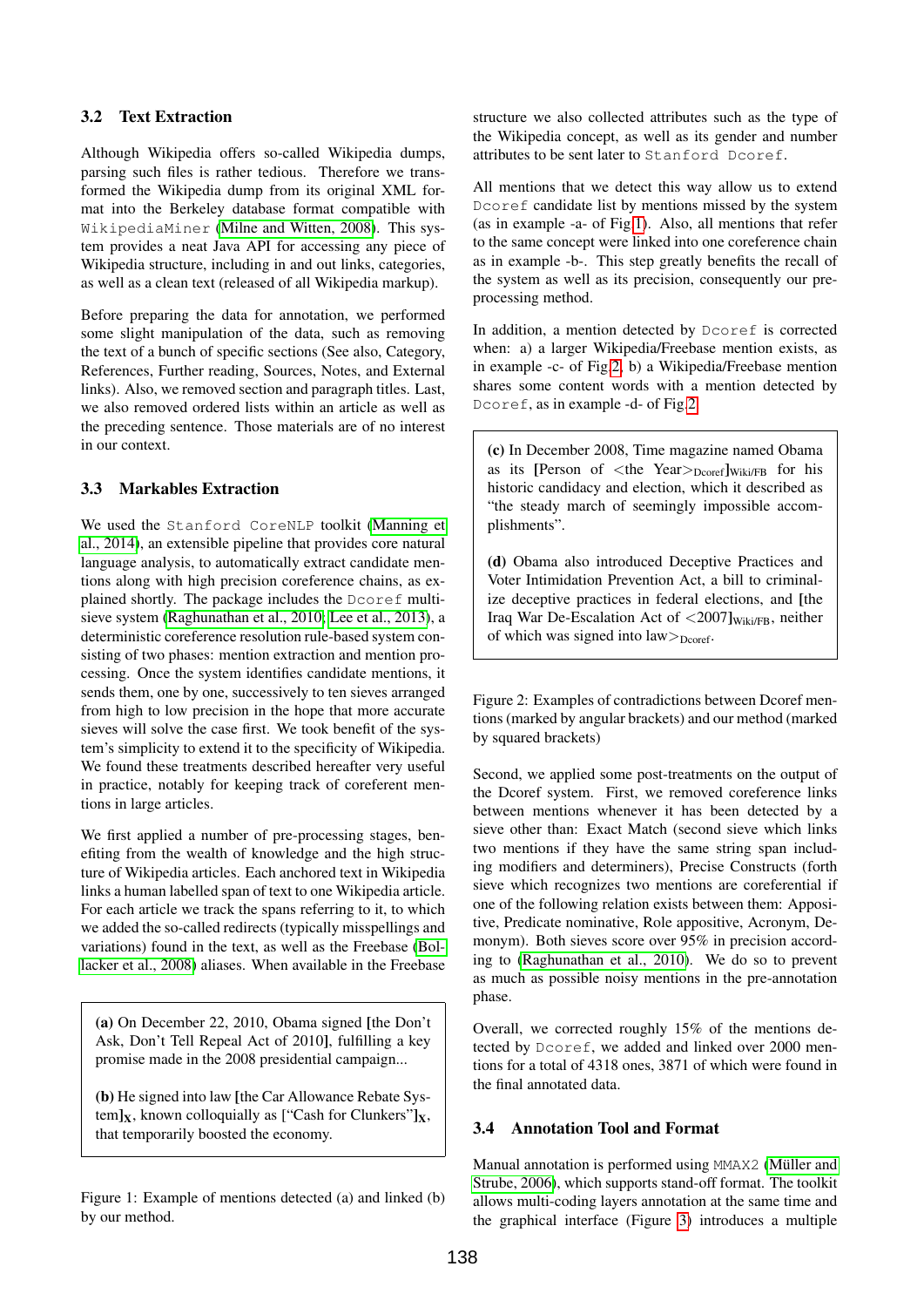| $\Box$<br>$\Sigma$<br>Se [Gonzales]                                                                                                   |   |
|---------------------------------------------------------------------------------------------------------------------------------------|---|
| <b>One-click annotation</b> Panel Settings                                                                                            |   |
| coref<br>sentence                                                                                                                     |   |
| $\blacktriangle$<br>Coref class<br>set 99                                                                                             |   |
| $\bullet$ ne $\circ$ np $\circ$ pro<br>mentionType                                                                                    |   |
| $\bullet$ ident $\circ$ atr $\circ$ cop<br>CorefType                                                                                  |   |
| chilly gonzales<br>topic                                                                                                              |   |
| V Suppress check V Warn on extra attributes<br>٠                                                                                      |   |
|                                                                                                                                       |   |
| <b>Apply</b><br><b>Undo changes</b><br><b>Auto-apply is OFF</b>                                                                       |   |
|                                                                                                                                       |   |
| $\Box$<br>$\equiv$<br>MMAX2 1.13.003 R:\MMAX2\new_Annotation\Gonzales_(musician)\Gonzales (musician).mmax                             | ⅏ |
| File Settings Display Tools Plugins Info V Show ML Panel                                                                              |   |
| While [[the album 's] production walues] were limited -LRB- [Warner Bros.] simply released [the band 's] hastily recorded demo        | ÷ |
| . [It] showcased [Beck S] gift for melody, and finis] talent as a self-taught producer]-                                              |   |
| [The latter] was even more in evidence with [[[Son is ] second release], [Wolfstein]], recorded at a fully equipped studio in LA      |   |
| with the assistance of [Chris Beck], then on [his] way to becoming an Emmy-award winning soundtrack composer,                         |   |
| Nominally [a concept album about [a man who starts turning into a well after hitting one with [his] car]] [ii] featured a darker,     |   |
| more complex sensibility than [[its] predecessor], and marked [Gonzales 's] arrival as [a musical innovator in [his] own right]       |   |
| As far as [Warner Bros.] was concerned, however, [the album] represented too radical a change in direction, and suffered              |   |
| from a dearth of singles acceptable to the Canadian pop charts -- perhaps the most upbeat, catchy tune on [the album] had             |   |
| [the radio-unfriendly title], [" Making a Jew Cry "].                                                                                 |   |
| [The label] gave little promotional support to [the release], and parted ways with fthe band] soon after.                             |   |
| -LRB- While remaining largely silent on the experience in interviews, [Gonzales] did recount part of [his] [Warner Bros.]             |   |
| experience in [" Candy "], [the opening track to [[his] 2000 album], [The Entertainist]] :-- RRB-                                     |   |
| Recognising that pep success had as much to do with a good press angle as musical talent, [Gonzales] decamped to Berlin               |   |
| in 1999 , where [he] decided [his] Jewish ethnicity could give [him] a marketing edge.                                                |   |
| However, [he] spoke no German:                                                                                                        |   |
| Of moving away from [Canada], what [Gonzales] said in an interview was many [My] experiences in [Canada] had been                     |   |
| . " disappointing , because [i] had n't really stepped up on the extra-musical elements of music making                               |   |
| With this change in image came another major change in [Conzales 's] musical style                                                    |   |
| [His] three albums on the [German Kitty-yo] label were largely built around rap, though [his] skills as a a keyboardist shone]        |   |
| through on a series of interspersed instrumental tracks.                                                                              |   |
| European critics and audiences were more receptive to the eclectic and experimental nature of [Gonzales 's] output.                   |   |
| [[His] first [Kitty-yo] single], [" Let 's Groove Again "]], became [an immediate dancefloor hit upon [its] 1999 release].            |   |
| -LBB-f <del>it) was late</del> r used in a [BBC] promotional trailer for [their] new TV programme The Restaurant aired in 2007. -RRB- |   |
| [Gonzales] became [a fixture in both nightclubs and on the summer pop festival circuit].                                              |   |
| In 2004, [the performer] released [[an album entirely made up of instrumental material], [Solo Piano]].                               |   |
| Highly acclaimed by public and critics alike, [it] drew immediate comparisons to the work of Erik Satie and so attracted a new        |   |
| global audience to [[his] work].                                                                                                      |   |
| [Solo Piano] has been released in several countries and remains [[Gonzales 's] best-selling album to date].                           |   |
| In the meantime, [Gonzales] continued to develop as/[a producer and songwriter for other artists], collaborating on singles           | ٠ |
| and albums with [Peaches], renowned chanteuse Jane Birkin and [budding indie star Leslie Feist]                                       |   |

<span id="page-3-1"></span>Figure 3: Annotation of WikiCoref in MMAX2 tool

pointer view in order to track coreference chain membership. Automatic annotations were transformed from Stanford XML format to the MMAX2 format previously to human annotation. The WikiCoref corpus is distributed in the MMAX2 stand-off format.

# 4. Annotation Scheme

<span id="page-3-2"></span><span id="page-3-0"></span>In general, the annotation scheme in WikiCoref mainly follows the OntoNotes scheme [\(Pradhan et al., 2007\)](#page-6-2). In particular, only noun phrases are eligible to be mentions and only non-singleton coreference sets are kept in the version distributed. Each annotated mention is tagged by a set of attributes: mention type (Section [4.1\)](#page-3-2), coreference type (Section [4.2\)](#page-4-1) and the equivalent Freebase topic when available (Section [4.3\)](#page-4-2). In Section [4.4,](#page-4-3) we introduce a few modifications we made to the OntoNotes guidelines in order to reduce ambiguity, consequently optimize our inter-annotator agreement.

# 4.1 Mention Type

### 4.1.1 Named entity (NE)

NEs can be proper names, NPs or abbreviations referring to an object in the real world. Typically, a named entity may be a person, an organization, an event, a facility, a geopolitical entity, etc. Our annotation is not tied to a limited set of named entities.

NEs are considered to be atomic, as a result, we omit the sub-mention *Montreal* in the full mention *University of Montreal*, as well as units of measures and expressions referring to money if they occur within a numerical entity, e.g. Celsius and Euro signs in the mentions  $30\,C$   $\circ$  and  $1000 \in \text{arc}$  not marked independently. If the mention span is a named entity and it is preceded by the definite article *'the'* (who refers to the entity itself), we add the latter to the span and the mention type is always NE. For instance, in *The United States* the whole span is marked as a NE.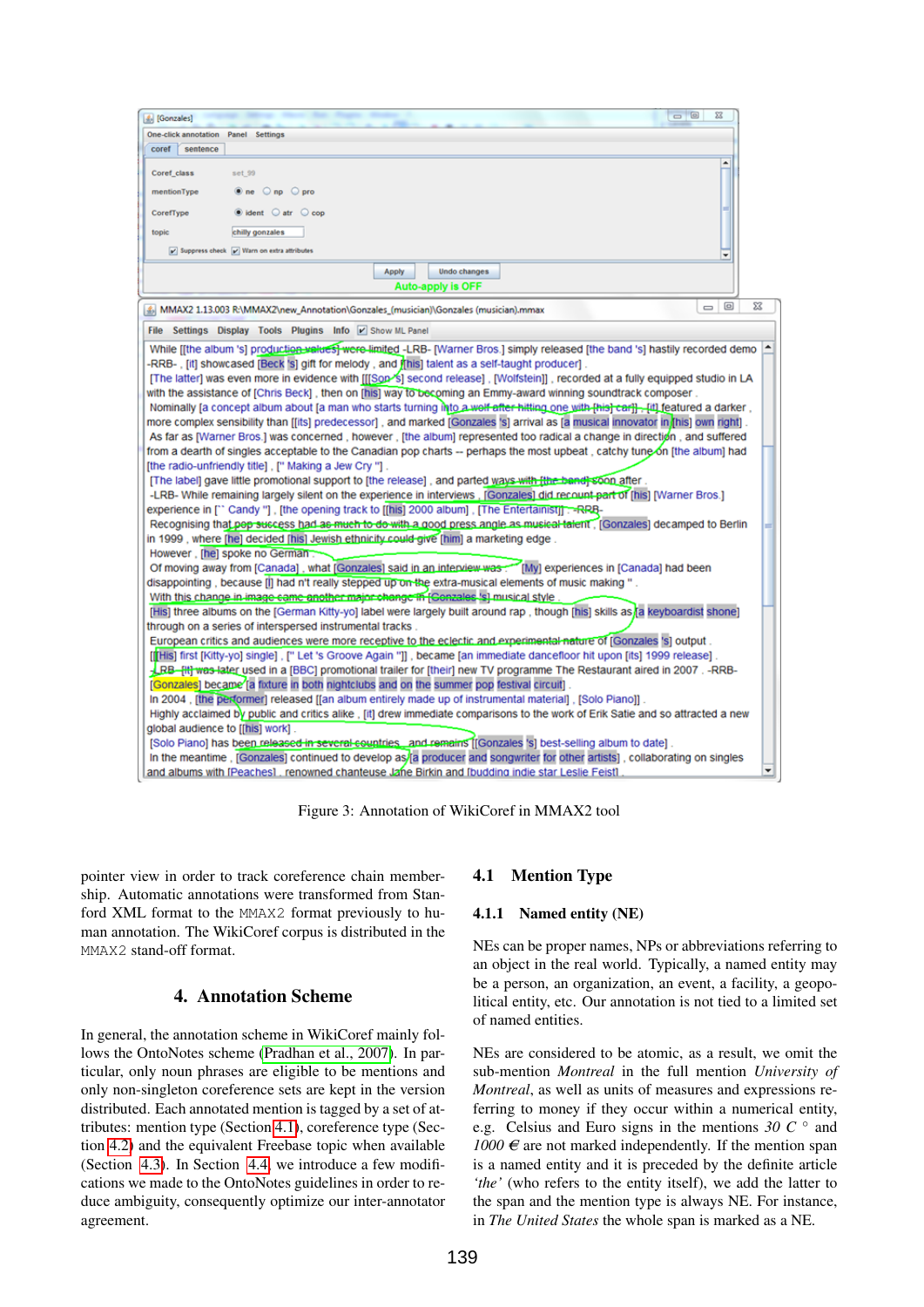#### 4.1.2 Noun Phrase (NP)

Noun phrase (group of words headed by a noun, or pronouns) mentions are marked as NP when they are not classified as Named entity. The NP tag gathers three noun phrase type. Definite Noun Phrase, designates noun phrases which have a *definite description* usually beginning with the definite article *the*. Indefinite Noun Phrase, are noun phrases that have an *indefinite description*, mostly phrases that are identified by the presence of the indefinite articles *a* and *an* or the absence of determiners. Conjunction Phrase, that is, at least two NPs connected by a coordinating or correlative conjunction (e.g. *the man and his wife*), for this type of noun phrase we don't annotate discontinuous markables. However, unlike named entities we annotate mentions embedded within NP mentions whatever the type of the mention is. For example, we mark the pronoun *his* in the NP mention *his father*, and *Obama* in *the Obama family*.

#### 4.1.3 Pronominal (PRO)

Mentions tagged PRO may be one of the following subtypes: personal, possessive, reflexive, and demonstrative pronouns.

### <span id="page-4-1"></span>4.2 Coreference Type

MUC and ACE schemes treat identical and attributive mentions as coreferential, contrary to the OntoNotes scheme which differentiates between these two because they play different roles. In addition, OntoNotes omits attributes signaled by copular structures. To be as much as possible faithful to those annotation schemes, we tag as identical (IDENT) all referential mentions; as attributive (ATR) all mentions in appositive (e.g. example -e- of Fig. [4\)](#page-4-4), parenthetical (example -f-) or role appositive (example -g-) relation; and lastly Copular (COP) attributive mentions in copular structures (example -h-). We added the latest because it offers useful information for coreference systems.

(e) [Jefferson Davis]ATR, [President of the Confederate States of America]<sub>ATR</sub>

(f) [The Prime Minister's Office] $_{\text{ATR}}$  ([PMO]  $_{\text{ATR}}$ ).

(g) [The Conservative lawyer]  $_{\text{ATR}}$  [John P. Chipman]  $_{\text{ATR}}$ 

(h) Borden is [the chancellor of Queen's University]  $_{\rm{COP}}$ 

<span id="page-4-4"></span>Figure 4: Example of Attributive mentions

## <span id="page-4-2"></span>4.3 Freebase Attribute

At the end of the annotation process we assign for each coreference chain the corresponding Freebase entity (knowing that the equivalent Wikipedia link is already included in the Freebase dataset). We think that this attribute will facilitate the extraction of features relevant to coreference resolution tasks, such as gender, number, animacy, etc. It also makes the corpus usable in wikification tasks.

### <span id="page-4-3"></span>4.4 Scheme Modifications

As mentioned before, our annotation scheme follows OntoNotes guidelines with slight adjustments. Besides marking predicate nominative attributes, we made two modifications to the OntoNotes guidelines that are described hereafter.

#### 4.4.1 Maximal Extent

In our annotation, we identify the maximal extent of the mention, thus including all modifiers of the mention: either pre-modifiers like determiners or adjectives modifying the mention, or post-modifiers like prepositional phrases (e.g. *The federal Cabinet also appoints justices to [superior courts in the provincial and territorial jurisdictions*]), relative clauses phrases (e.g. [*The Longueuil International Percussion Festival which features 500 musicians], takes place*...).

Otherwise said, we only annotate the full mentions contrary to those examples extracted from OntoNotes where sub-mentions are also annotated:

- [ [Zsa Zsa]  $_X$ , who slap a security guard ]  $_X$
- [ [a colorful array]  $\chi$  of magazines ]  $\chi$

#### 4.4.2 Verbs

<span id="page-4-0"></span>Our annotation scheme does not support verbs or NP referring to them inclusively.

#### 5. Corpus Description

The first release of the WikiCoref corpus consists of 30 documents, comprising 59,652 tokens spread over 2,229 sentences. Document size varies from 209 to 9,869 tokens; for an average of approximately 2000 tokens. Table [1](#page-4-5) summarizes the main characteristics of a number of existing coreference-annotated corpora. Our corpus is the smallest in terms of the number of documents but is comparable

| Corpus                 | <b>Size</b>      | #Doc | #Doc/Size |
|------------------------|------------------|------|-----------|
| ACE-2007 (English)     | 300k             | 599  | 500       |
| (Schäfer et al., 2012) | 1.33M            | 226  | 4986      |
| LiveMemories (Italian) | 150 <sub>k</sub> | 210  | 714       |
| MUC-6                  | 30k              | 60   | 500       |
| $\overline{MU}C-7$     | 25k              | 50   | 500       |
| OntoNotes 1.0          | 300k             | 597  | 502       |
| WikiCoref              | 60k              | 30   | 2000      |

<span id="page-4-5"></span>Table 1: Main characteristics of WikiCoref compared to existing coreference-annotated corpora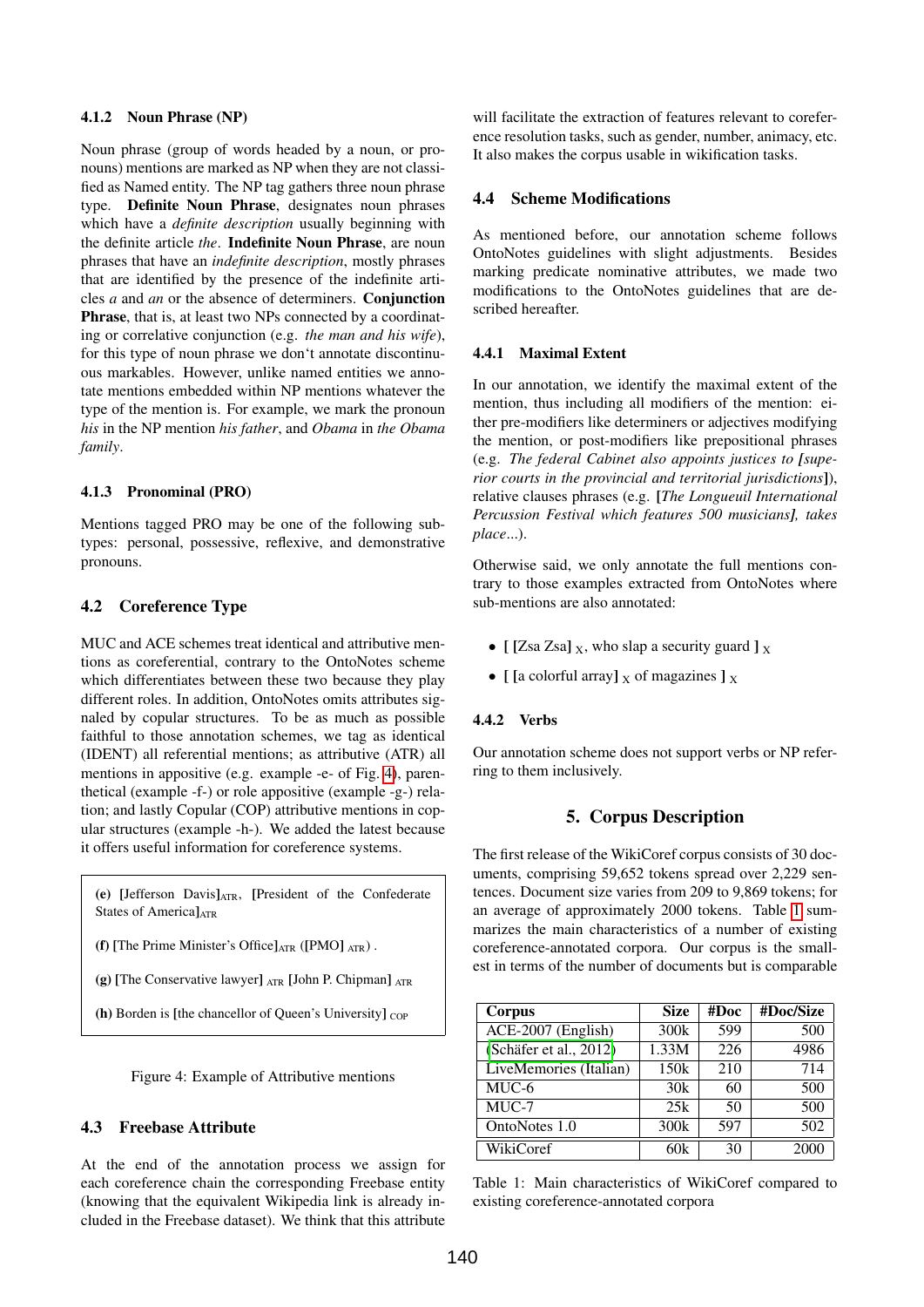in token size with some other initiatives, which we believe makes it already a useful resource.

The distribution of coreference and mentions types is presented in Table [2.](#page-5-2) We observe the dominance of NE mentions 45% over NP ones 40%, an unusual distribution we believe to be specific to Wikipedia. As a matter of fact, concepts in this resource (e.g. *Barack Obama*) are often referred by their name or a variant (e.g. *Obama*) instead of an NP (e.g. *the president*). In (Schäfer et al., 2012) the authors observe for instance that only 22.1% of mentions are named entities in their corpus of scientific articles.

|                     | <b>Coreference Type</b> |            |            |              |
|---------------------|-------------------------|------------|------------|--------------|
| <b>Mention Type</b> | <b>IDENT</b>            | <b>ATR</b> | <b>COP</b> | <b>Total</b> |
| NE                  | 32.79                   | 258        | 20         | 3557         |
| <b>NP</b>           | 2489                    | 388        | 296        | 3173         |
| <b>PRO</b>          | 1225                    |            |            | 1225         |
| <b>Total</b>        | 6993                    | 646        | 316        | 7955         |

<span id="page-5-2"></span>Table 2: Frequency of mention and coreference types in WikiCoref

We annotated 7286 identical and copular attributive mentions that are spread into 1469 coreference chains, giving an average chain length of 5. The distribution of chain length is provided in Figure [5.](#page-5-3) Also, WikiCoref contains 646 attributive mentions distributed over 330 attributive chains.



<span id="page-5-3"></span>Figure 5: Distribution of the coreference chains length

We observe that half of the chains have only two mentions, and that roughly 5.7% of the chains gather 10 mentions or more. In particular, the concept described in each Wikipedia article has an average of 68 mentions per document, which represents 25% of the WikiCoref mentions.

## <span id="page-5-0"></span>6. Inter-Annotator Agreement

Coreference annotation is a very subtle task which involves a deep comprehension of the text being annotated, and a rather good sense of linguistic skills for smartly applying the recommendations in annotation guidelines. Most of the material currently available has been annotated by the first author only. In an attempt to measure the quality of the annotations produced, we asked another annotator to annotate 3 documents already treated by the first annotator. The subset of 5520 tokens represents 10% of the full corpus in terms of tokens. The second annotator had access to the OntoNotes guideline [\(Pradhan et al., 2007\)](#page-6-2) as well as to a bunch of selected examples we extracted from the OntoNotes corpus.

On the task of annotating mention identification, we measured a Kappa coefficient [\(Carletta, 1996\)](#page-6-22) of 0.78, which is slightly close to the well accepted threshold of 80%, but it falls in the range of other endeavors and it roughly indicates that both subjects often agreed.

We also measured a MUC F1 score [\(Vilain et al., 1995\)](#page-6-23) of 83.3%. We computed this metric by considering one annotation as 'Gold' and the other annotation as 'Response', the same way coreference system responses are evaluated against Key annotations. In comparison to (Schäfer et al., [2012\)](#page-6-16) who reported a MUC of 49.5, it's rather encouraging for a first release. This sort of indicates that the overall agreement in our corpus is acceptable.

## 7. Conclusions

We presented WikiCoref, a coreference-annotated corpus made merely from English Wikipedia articles. Documents were selected carefully to cover various stylistic articles.

Each mention is tagged with syntactic and coreference attributes along with its equivalent Freebase topic, thus making the corpus eligible to both training and testing coreference systems; our initial motivation for designing this resource. The annotation scheme followed in this project is an extension of the OntoNotes scheme.

To measure inter-annotators agreement of our corpus, we computed the Kappa and MUC scores, both suggesting a fair amount of agreement in annotation. The first release of WikiCoref can be freely downloaded at [http://rali.](http://rali.iro.umontreal.ca/rali/?q=en/wikicoref) [iro.umontreal.ca/rali/?q=en/wikicoref](http://rali.iro.umontreal.ca/rali/?q=en/wikicoref).

We hope that the NLP community will find it useful and plan to release further versions covering more topics.

### 8. Acknowledgements

This work has been funded by Nuance Foundation. We are grateful to Fabrizio Gotti who kindly took part in the annotation process, and assisted us to refine our annotation scheme. Also, we would like to thank the reviewers for helpful comments.

#### 9. References

<span id="page-5-1"></span>Bollacker, K., Evans, C., Paritosh, P., Sturge, T., and Taylor, J. (2008). Freebase: a collaboratively created graph